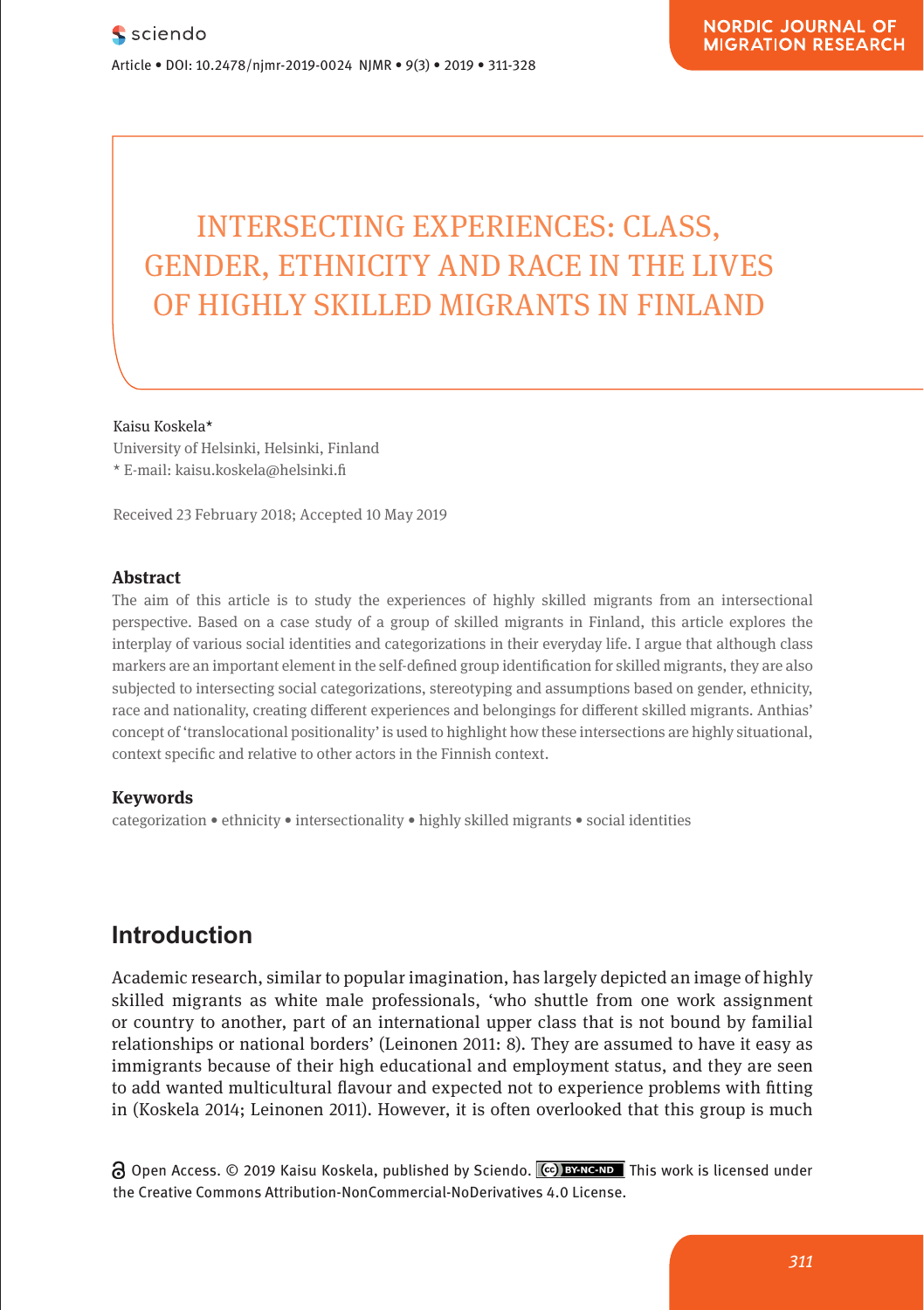more heterogeneous (Kyhä 2011: 35-7). Not all skilled migrants are white and/or come from Western countries; many come from countries with negatively viewed nationalities or have racialised ethnicities (Sutela & Larja 2015). They are certainly not all male either and may be accompanied by dependents (Coles & Fechter 2008). When discussing highly skilled migrants, Fechter (2007: 45) notes that 'While such groups maintain strong boundaries towards the outside, they are also intersected by multiple internal boundaries, especially those of gender, ethnicity and class'. Indeed, the only characteristics that highly skilled migrants share are their high socio-economic class status, and the fact that they come from countries outside their place of residence.

In this article, I use an intersectional approach to explain how social categorizations such as class, ethnicity, nationality and gender affect the everyday lived experiences of skilled migrants in Finland. Advancing from the determinism of early intersectionality that saw gender, race and class constitutive of each other (see e.g. Anthias 2009 for discussion), I argue that different intersectionalities among the highly skilled migrants in Finland are highly situational, context specific and relative to other actors. It is not that a particular ethnicity or race, class position or gender (or any combination of them) carries an inherently negative meaning within it. Rather, in certain situations, certain social categories may be positive markers, and in others, these same categories are viewed negatively. This research shows that although skilled migrants share a sense of belonging to each other, they are subjected to various social categorizations that influence the multitude of different experiences of being a skilled migrant in Finland.

I will start by introducing the theoretical premise of intersectionality, as well as the existing research context of intersectionality and skilled migration in the Nordic region. I will then present my findings first on how class status is linked to skilled migrants' group identity and second on how gender becomes important specifically through its intersections with class and ethnicity, rather than on its own. Finally, the discussion will describe the role of ethnicity and race, not only as dominant categorizations but also as constraints in the lives of skilled migrants from non-Western countries.

### **Intersecting experiences**

The intersectional approach draws attention to the importance of individual experiences that transcend social categorizations such as nationality, gender or race as stand-alone identifications. As stated by Yuval-Davis (2007: 565), 'There is no meaning to the notion of "black", for instance, which is not gendered and classed, no meaning for the notion of "woman", which is not ethnicized and classed, etc.'. In other words, 'traditional' social divisions of people by, for example, ethnicity, class, gender, sexuality or age cannot be taken to account for an individual's experiences alone. Furthermore, identities are social constructions set within specific frames of reference of the particular societal context. Within this context they are defined by 'boundaries on the one hand and hierarchies on the other' and are hence 'situational, temporal and subject to different meanings and inflections', (Anthias 2008: 15).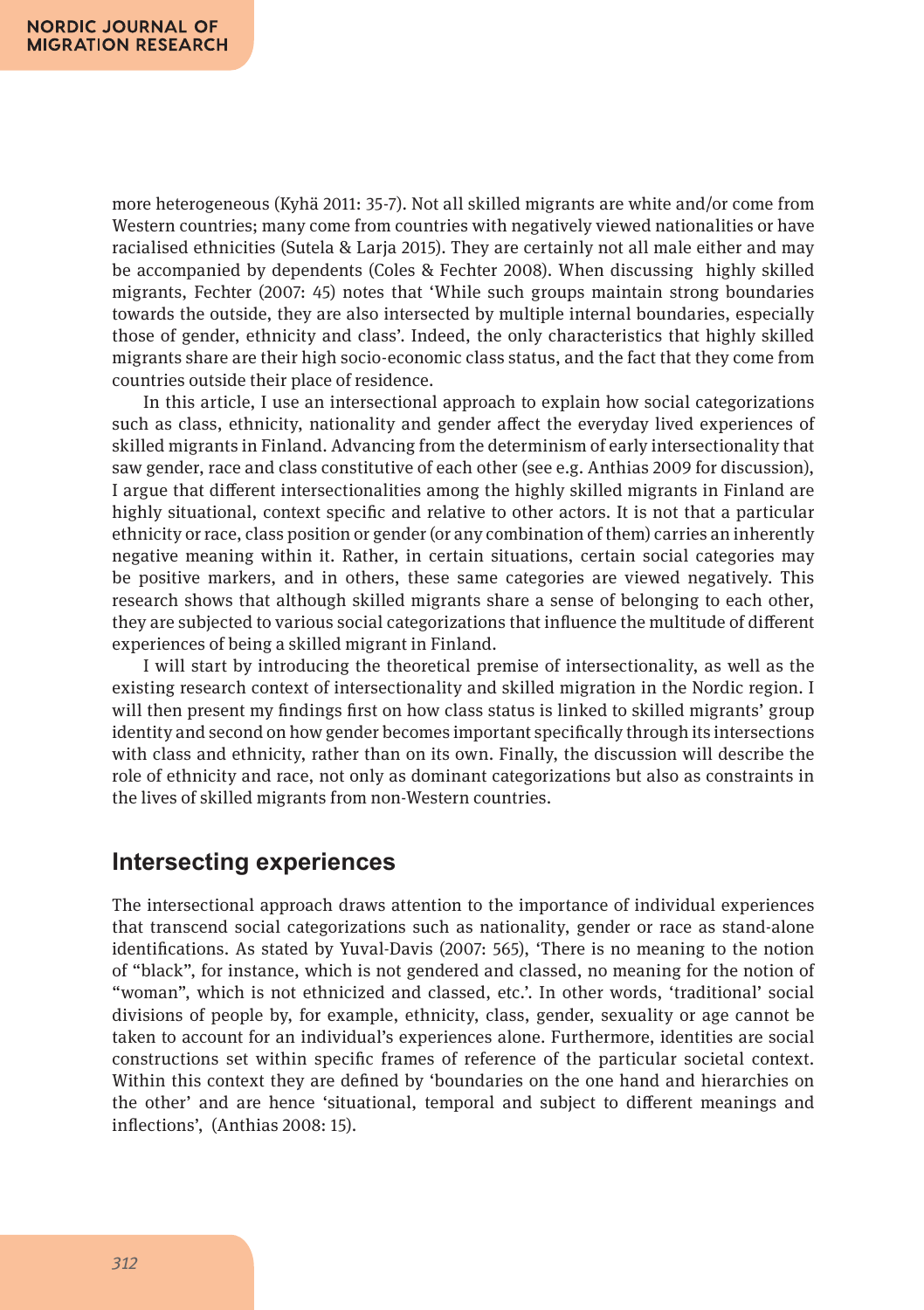To examine these contextual aspects of social identifications, I utilise Anthias' (2008, 2009, 2012, 2013a) idea of 'translocational' positionality, which concentrates on both social and structural aspects of identities, rather than just cumulative effects of categorizations: 'The notion of translocation references the idea of "location" as a social space which is produced within contextual, spatial, temporal and hierarchical relations around the "intersections" of social divisions and identities of class, ethnicity and gender (amongst others)' (Anthias 2008: 9). In short, each categorization has a different 'position' and meaning not only in combination with others but also in relation to the 'locations', or structures, within which they are valued. Social categorizations lose meaning in some circumstances and, reversely, are more salient in others (ibid). Structural variations of Finland as the 'location' are constructed by a non-colonial history, centrality of whiteness, rhetoric of gender equality and an ethos of Nordic welfare state (Tuori *et al*. 2009) and in a more general sense by global power relations and exchanges of capital that favour white Western migrants (Lundström 2017). Furthermore, most migrants hold connections to several locations concurrently (e.g. to home and host country) and hence occupy simultaneous (often contradictory) social locations ranging from the local to the transnational level (Mahler, Chaudhuri & Patil 2015). All of these will affect the value, or positivity/negativity, of any particular social 'position' or categorization. Therefore, merely being a skilled migrant may not always provide the positive valorisation that is assumed: 'a migrant's social status depends not only on his or her education and profession (as is usually assumed in studies on elite migrants) but also on hierarchies based on nationality, race, ethnicity, and language in each receiving country' (Leinonen 2012b: 249). Value judgements attached to these hierarchies mean that not all skilled migrants of any nationality, ethnicity and gender will be valued the same by their host society.

### **Intersections of social categories in the study of highly skilled migrants in the Nordic region**

In the field of migration research in Finland, skilled migrants began to appear in the early 2000s after the rise of IT technologies that started to attract skilled foreign workers into the country. Today, about 40% of people with foreign origin between the ages of 25 and 54 years in Finland have higher education degrees (Nieminen, Sutela & Hannula 2015: 31-32). This number is slightly higher in the greater Helsinki region (45%) and among foreign nationals of Western countries (58%), 22% of these degrees are in the technical field (ibid: 38).

Research on skilled migration has been more focused on economic consideration and multiculturality of the workplace than social adaptation or individual experiences (see Koskela 2010 for more information). The heterogeneity of social identities and the multitude of experiences within the skilled migrants category do not show up in these types of studies (Fechter & Walsh 2012). For example, skilled migrants who come from countries outside the Western world are subjected to racialised discourses in very different ways than white Western migrants. In addition, female skilled migrants may have different experiences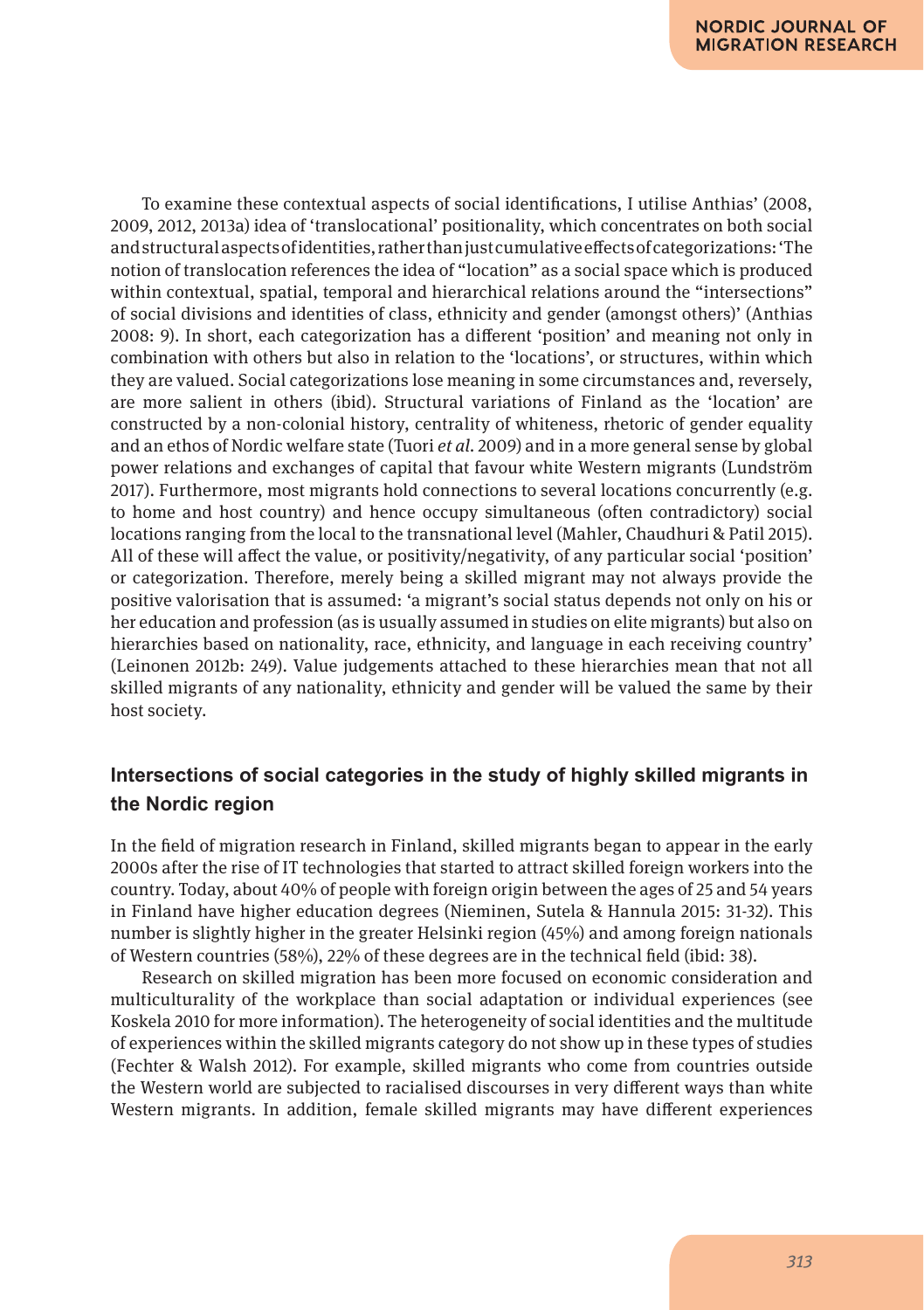than male skilled migrants. Still, in research, 'Women usually appear only as dependents who follow their husbands abroad and take care of the household while their husbands are working (the so-called "trailing wife effect").[...] Those researchers who have employed a gendered family or household analysis of migration networks have focused on unskilled migrants' (Leinonen 2011: 126). In 2008, Coles & Fechter's book about female transnational professionals mentioned 'single female professionals' as lead migrants as possible 'future trends' (2008: 1). Most female migrants discussed in the book were still 'accompanying spouses' (ibid).

However, within the last decade, studies of skilled migrants with respect to the variations in gender, class, ethnicity and/or race have started to emerge. They give us some insights into the individualised experiences of different types of skilled migrants in the Nordics. Merimaa & Oilinki's (2010) study of Indian and Chinese professionals and Yijälä & Nyman's (2017) research on skilled Iraqi asylum seekers bring to focus the role of ethnicity for skilled migrants in Finland. Mozetic (2018) discusses non-European doctors who arrived to Sweden as refugees, looking at the intersection of their professional and refugee identities. Also in the context of Sweden, Salmonssen & Mella (2013) discuss doctors with immigrant background and how understandings of skills, trust and professionalism are linked to racialised views of immigrants from different countries. Similar issues have been dealt with by Haukilahti, Virjo & Mattila (2012) in Finland among doctors from outside the European economic area.

Difficulties in finding high prestige jobs by Pakistani skilled migrants in Finland have been noted by Ahmad (2015). Liebkind, Larja & Brylka's (2016) experimental study also shows evidence of the (negative) impact of ethnic hierarchies in recruitment of dentists. Valenta (2008) has studied the intersections of class and ethnicity among skilled migrants in Norway suffering from occupational displacement and devaluation. Non-Western skilled migrants facing deskilling or de-credentialisation are also discussed by Brodmann & Polavieja (2011) in Denmark. North African skilled migrants and their personal motivations for staying in several Nordic countries are discussed by Sabour & Habti (2010).

Studies specifically of female skilled migrants have also started to emerge. Chang (2014) looks at the intersections of gender with race and ethnicity in her study about Taiwanese university-educated women in Finland. Both Habti's (2014) study of skilled female Arab migrants and Lahti's (2013) research on Russian female professionals in Finland point to the importance of cultural and ethnic background in gendered experiences. Conversely to the ethnicised gender of these studies, Clarke (2014) has looked at how American female migrants discuss their gendered and privileged migrant identities in Finland, and Lulle & Balode (2014) discuss 'hierarchies within whiteness' in relation to Latvian skilled female migrants in Finland. Similarly, Guðjónsdóttir & Loftsdóttir (2017) look at how race, nationality and class intersect in the notion of belonging among Icelandics in Norway.

Building on the premise that more studies taking social categorizations such as gender, ethnicity and race into consideration are needed in the field of skilled migration research, this article presents varying experiences of intersecting identities as shown by my own research data. This research shows that although skilled migrants share a sense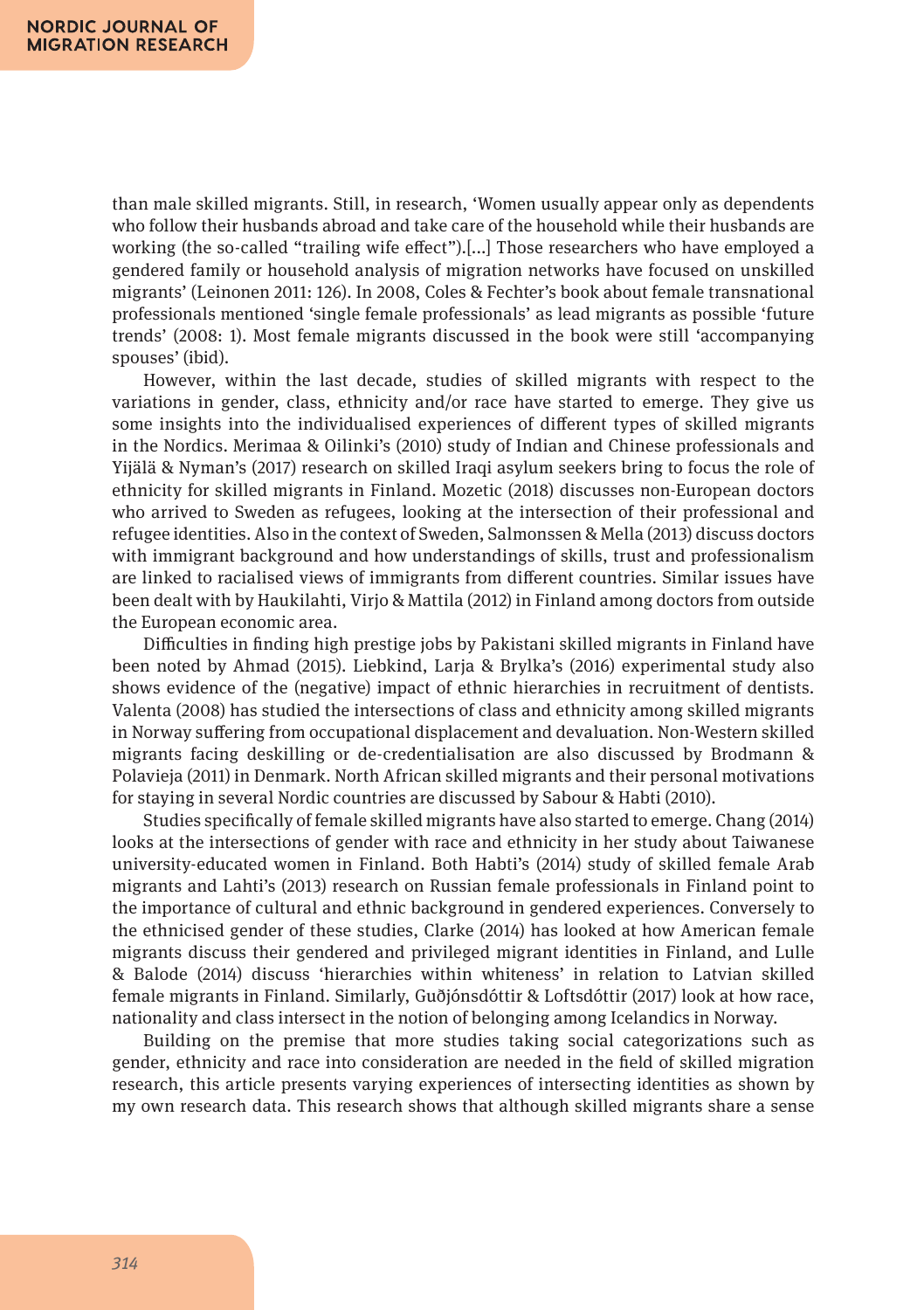of belonging to each other, social categorizations intersecting within this group create a variety of different experiences of being a skilled migrant in Finland. The narratives of the skilled migrants bring forth these individual experiences of lived everyday life in ways that highlight the heterogeneity of those who count themselves as part of the skilled migrant group.

### **Methods and data**

This article is based on the analysis of qualitative data from a case study of skilled migrants living in Helsinki, using a narrative approach. The data were primarily gathered from intermittent ethnographic fieldwork between the years of 2008 and 2012 by participant observation of the activities of several different multicultural social associations in Helsinki frequented by skilled migrants. These associations are all open membership social organisations with different levels of formality and structure. Their activities focus on free time outside work, rather than networking for business contacts. What they have in common is that their members tend to be those referred to as 'expats' or skilled migrants.

Typically, they have higher-level degrees and/or comparable work experience from various fields of business, technology, finance, education and so on. However, no strict definition of what constitutes a 'skilled migrant' was used, rather those who would refer to themselves as such were considered part of the field. The social associations also attract internationally minded Finns as their members and as such provide an informal setting in which to observe interaction between members of the host society and skilled migrants.

These ethnographic data have been expanded on with informal interviews during fieldwork and subsequent in-depth, one-on-one interviews. The in-depth interviews include 15 informants I met during my fieldwork, chosen to represent the variation of gender, nationalities and professional fields that naturally occur in the skilled migrant group in Finland. They were between the ages of 23 and 43 years from 14 different nationalities (several of them dual nationalities and/or of minority ethnic heritage), 13 different occupations and a gender ratio of nine males to six females. They had been in the country between 1 and 12 years. All but one male were employed in their own professional fields at the time of the interviews. The interviews were conducted in a social setting in a café and were only loosely structured, leaving room for naturally occurring topics of conversation. Questions for the interviews were derived from recurring and central themes coming forth during fieldwork. The interviewees were asked about their experiences of living in Finland and how they feel they are perceived in their everyday life outside the workplace. However, the variation and number of informants encountered during fieldwork are much greater, and some of the materials quoted in this article are from unstructured ethnographic interviews conducted during fieldwork. Both the interviews and the ethnographic field notes were transcribed and then coded with the help of Atlas software.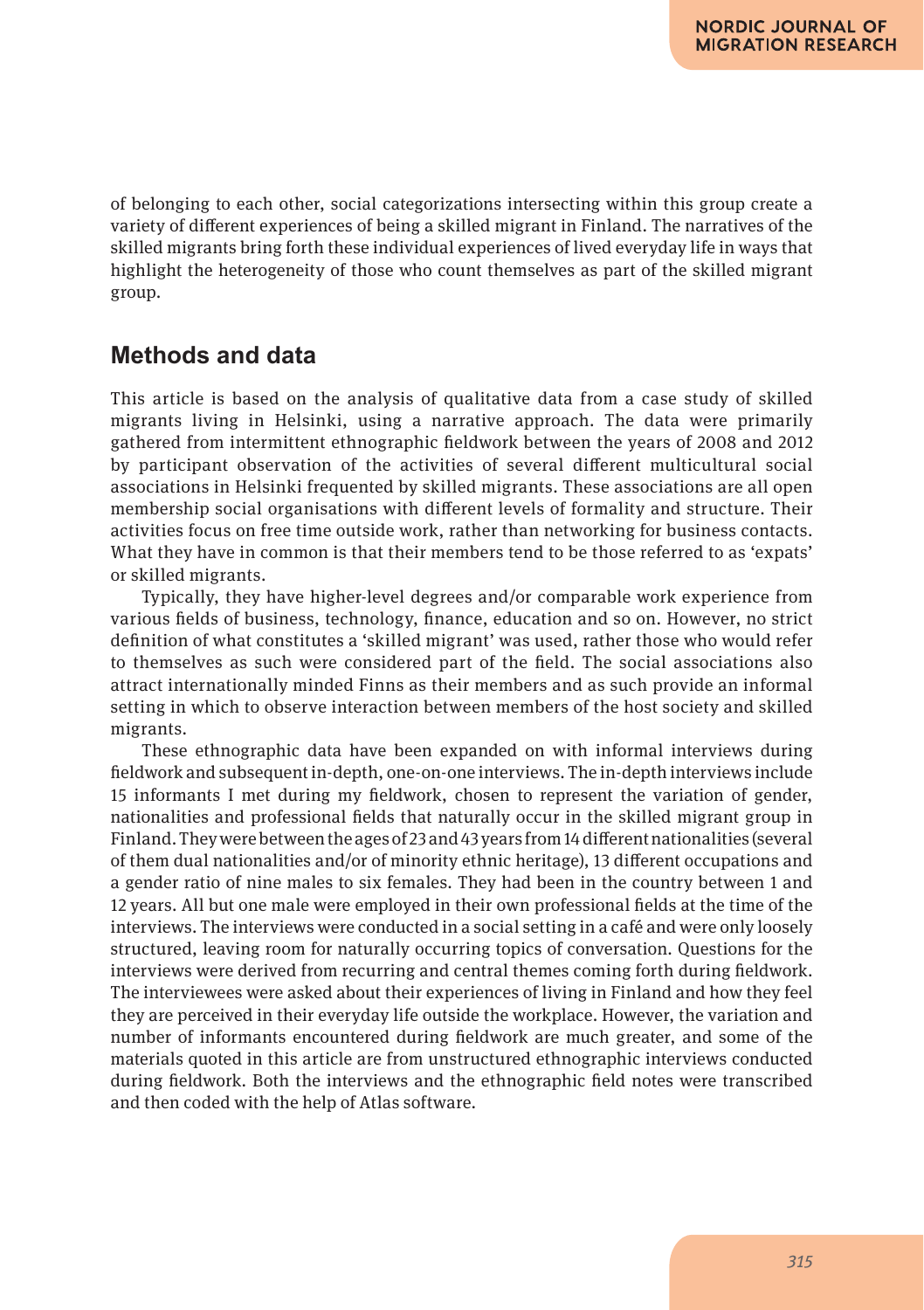# **Class, gender, ethnicity and race in the lives of highly skilled migrants**

I will next present findings from my data. This section is divided into three themed discussions on class, gender and race and ethnicity. These are topics that come up in both the interviews and the ethnographic data. They are also prevalent social categorizations that affect the ways the skilled migrants feel they are perceived in the context of their everyday lives in Finland.

#### **Intersecting class: on the formation of 'us' and the misguidance of perception**

Much of research on immigrant social identities centres around ethnic identities as the given, de facto, collective identification for people who have migrated to another country. This 'ethnic lens' in research assumes that migrants' activities are based on ethnic and national categories of identity (Glick Schiller, Darieva & Gruner-Domic 2011), and that ethnic identity is the primary social identification for immigrants, and hence the basis for their communal organisation. However, skilled migrants primarily form multi-ethnic groups that have a sense of solidarity not tied to ethnic or national background (Fechter & Walsh 2012; Koskela 2014). Skilled migrants' feeling of connectedness can also be based simply on being from outside Finland, as can be seen from these quotes from my interviewees:

Yeah, I mean because the only thing we have in common is that we all speak English and that we're all here.[...]Yeah, and we're all not Finns! (USA, education, female. 6 years in Finland)

Because when a foreign person meet a foreign person, the first thing that comes to mind is that we're all foreigners. The question is why is he here. (Kenya, IT, male. 9 years in Finland)

By 'why is he here', this interviewee is referring to the 'type' of immigrant, namely working, economic migrant versus humanitarian migrants. Class status is also an important determinant of group identification for the skilled migrants, because a shared socioeconomic class with its associated earning level, as well as educational and employment status, makes them different from other types of migrants (see also Valenta 2008). In the framework of Finland, this differentiation is made by both the Finns and the skilled migrants themselves by describing themselves as 'foreigners', as opposed to 'immigrants' (Koskela 2014; Leinonen 2012a, see also Mozetic 2018 in Sweden). In this comparison, being a skilled migrant is a positive socio-economic class identity in general, as well as a more positive identity than being perceived as 'immigrant', a heavily racialised categorization in all of the Nordic countries (Guðjónsdóttir & Loftsdóttir 2017).

However, it is not class in a purely economic sense that is used as the basis for group identification. An understanding of class as both social and economic should include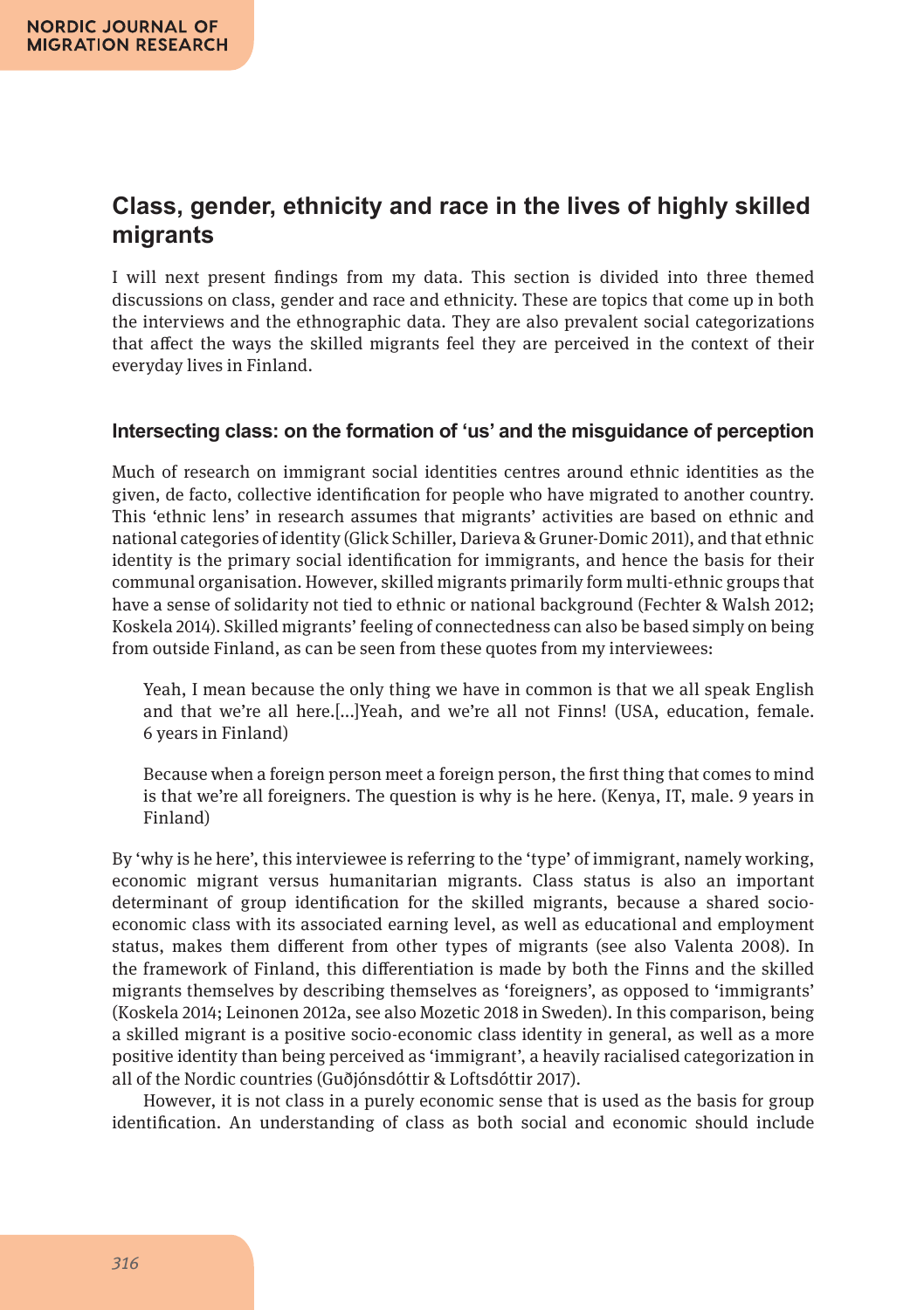consideration for shared subjectivities and practises and even access to social and cultural capital in a Bourdieuan sense (Fresnoza-Flot & Shinozaki 2017). As such, this class-based recognition of similarity is tied to living the same (admittedly class-dependent) lifestyle, the cultural component of which is often referred to with terms such as 'culture of global economy' (Raunio 2002), 'expat bubble' (e.g. Fechter 2007) or what Glick Schiller, Darieva & Gruner-Domic (2011) have referred to as 'cosmopolitan sociability', a class-based lifestyle identity that can be claimed 'as a way of stepping beyond ethnic identifications and boundaries without discarding them completely' (2011: 413).

Class is also present in the skilled migrants' lives as an imposed social categorization by which they are valued by their host society, the Finns. Studies have shown that Finns are most positive towards those immigrants who are willing to follow cultural values of the host society and have good educational qualifications and relevant occupational skills (Bail 2008: 49; also Jaakkola 2009). However, my findings show that in the context of everyday life outside the workplace, skilled migrants' experiences of being judged according to somatic features play a bigger role than their class status (Koskela 2014). Indeed, ethnic categorizations often 'contradict the effects of middle-classness' (Anthias 2013b: 17). Especially, *the perception* of class is greatly influenced by stereotypes about different ethnicities. By perception of class, I mean what the larger society/the viewer assumes about the class status of the immigrant, often based on their racialised somatic features (Fechter & Walsh 2012; Keskinen *et al*. 2018: 79). For example, Mozetic (2018) discusses this in relation to doctors with refugee background in Sweden who felt that they were usually perceived as 'just' refugees. This is a labelling that 'rattles their doctor-identity' (ibid: 250) as it does not fit their class understanding of themselves as professional, highly qualified, working people. Indeed, class in itself is already an ethnicised and gendered notion, which is partially the reason we also presuppose skilled migrants to be white and male, and conversely that all white Western migrants are skilled migrants (Fechter & Walsh 2012). In this sense, *both* selfdefined identities and assumed and imposed social categorizations intersect (Jenkins 2000) within the skilled migrant group creating different experiences of being a skilled migrant for different skilled migrants at different times and places.

#### **Intersecting gender: on love, dating and the sexualised ethnic female**

Most of my interviewees rarely refer to gender, and in my fieldwork gender came up mainly in relation to cultural differences and dating. Based on my data then, gender as a standalone category does not appear as a central concern in the lives and narratives of the skilled migrants. However, it is through intersections with other categories that the relevance of gender starts to come out.

By sheer virtue of being different to Finns, many skilled migrants become sought after partners in Finland. Especially white male migrants from Western countries remark on how they find dating a lot easier than they did when still living in their home countries. For example, British or American men may find their 'market value' greatly increased after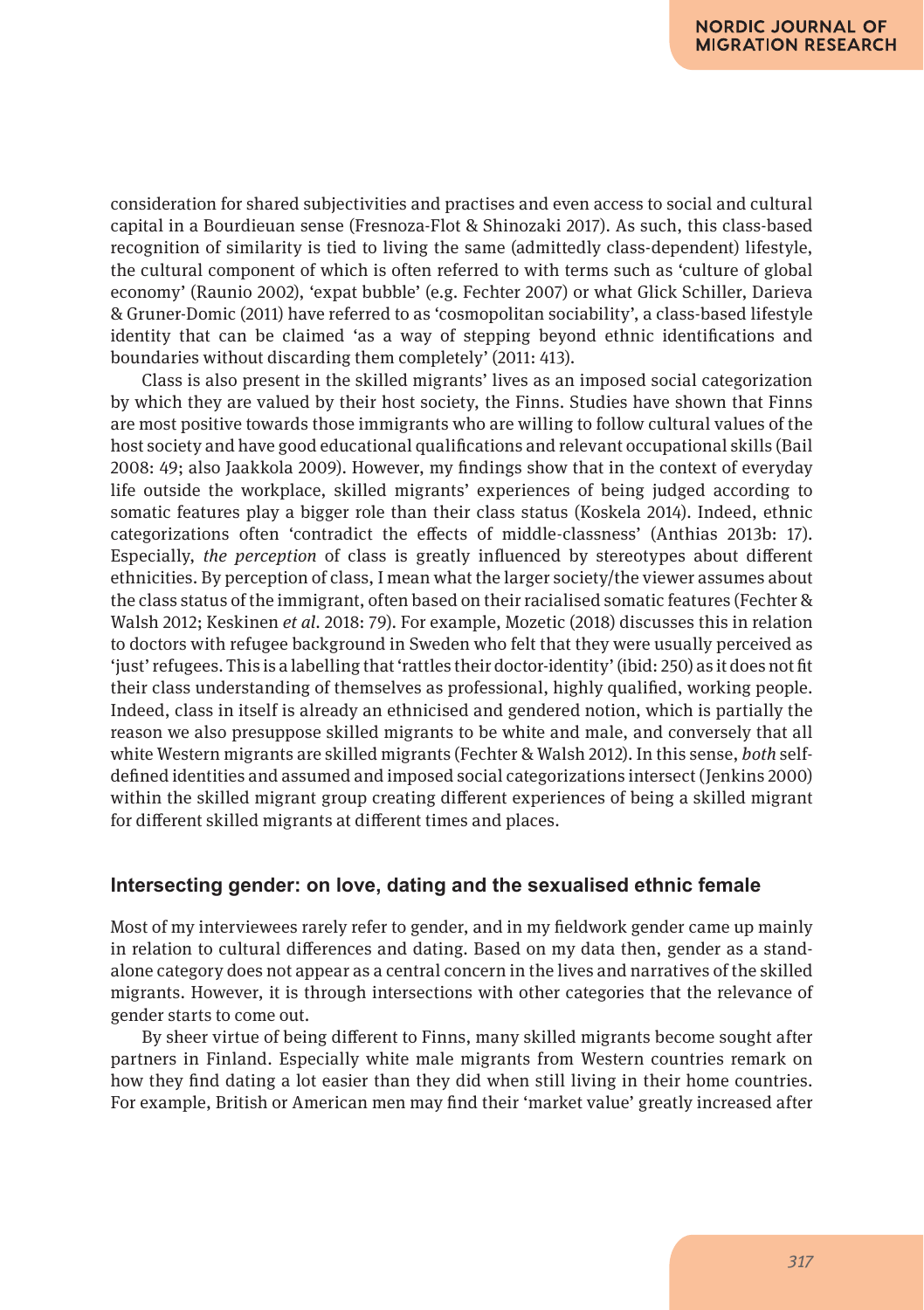moving to Finland and can turn from feeling like an 'average Joe' to someone that Finnish women find very interesting by sheer virtue of being of a positively viewed nationality or even because of an appealing accent when speaking English. There is an association of the male expat lifestyle being 'just about having a chit chat or hooking up with girls' (India, sales, male. Single). Conversely, skilled migrant women talk about having trouble meeting (Finnish) men and also about not being interested in Finnish men in general (they are seen as shy and introverted, and they drink too much and talk too little). As one of my interviewees put it, 'All the foreign men are always teasing that this is a paradise for foreign men, but for women, foreign women, it's hell!' (USA, education, female. Single).

However, market value at the Finnish dating scene is not just a gendered issue. Ethnicities and nationalities can also intersect with gender to create disadvantaged positions when it comes to dating in Finland:

Well obviously, if you're trying to pick up a girl, it's bad to be an Indian [laughing]! (India, sales, male. 2 years in Finland. Single)

Like if you look at these Chinese ladies or Asian girls, they are quite well taken by this society, you find lots of Finnish guys get a Chinese girlfriend or a wife, or Japanese the same thing, but that doesn't happen to men. If you look around, very seldom you see your [Finnish] lady friend have a Chinese boyfriend. (China, research, male. 4 years in Finland. Single)

Statistics show a convergence to these gendered and ethnicised experiences of the Finns' preference of partners; immigrating to Finland because of a Finnish spouse is highly gendered and intersects with class: most men who migrate to Finland because of a relationship are skilled and from Western countries. Conversely, foreign women who come to Finland because of a relationship are predominantly low skilled and from non-Western countries. Female migrants from these countries are confronted by images of 'sexualised ethnicity' that are not equally applied to male migrants from the same countries (Davydova 2012). Examples of such stigmatised gendered ethnicities in Finland are the stereotype of passive and subservient Filipino and Thai wives (Huttunen 2004; Sirkkilä 2006) or caricaturing Russian women as prostitutes (Davydova 2012). For men, such stigmatised gendered ethnicities are, for example, the image of patriarchal/oppressive Muslim men (Eid 2014). These stereotypes, although predominantly based on the assumption of lower class status and a position of subordination, may also impede on skilled migrants' lives. For example, Chang (2014) found in her study that her Taiwanese skilled female informants felt viewed as ethnicised representatives of their gender, subordinate to their husbands, and that their educational qualifications and professional status were overlooked.

Apart from issues of dating and relationships, gender furthermore comes out in discussion about racism or harassment towards immigrants in general; in my data, there is a notable male gender bias to bringing up instances where they have felt threatened. These can range from racial abuse to hostile accusations of being one of those foreign men who 'come to Finland and steal all the women' (United Kingdom, IT, male)*.* Personal experiences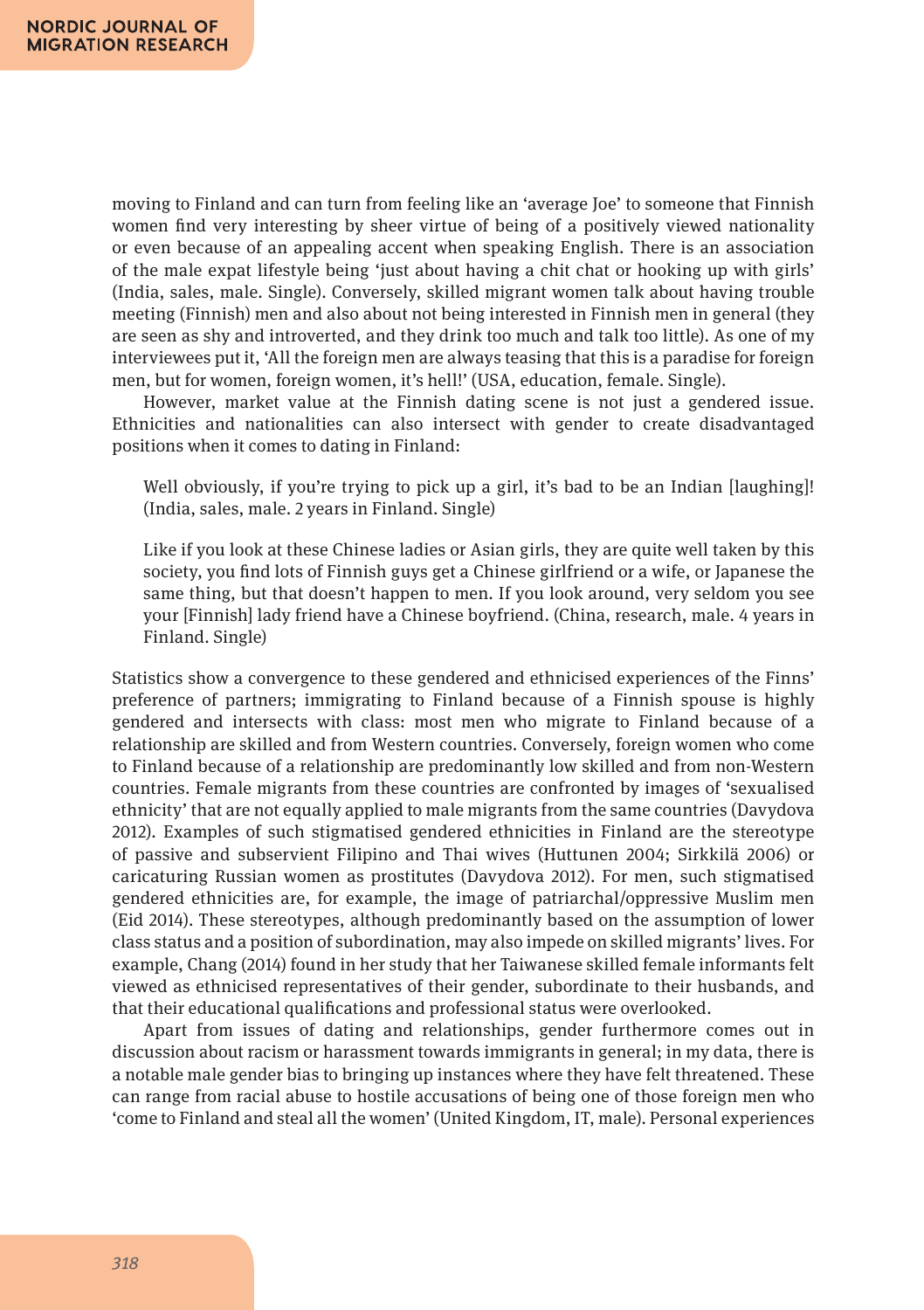also include seemingly harmless everyday situations, such as: 'you can notice sometimes I like sit on the bus, people don't really want to sit next to [me]' (Panama, gaming industry, male), or getting different treatment because of skin colour in the bank, police station, restaurant or simply how people look at you on the street (Kenya, IT, male). Female migrants seem to get a gentler reception and do not often recount such experiences. Although studies indicate prejudice especially towards migrants from (sub-Saharan) African nationalities in Finland (e.g. Jaakkola 2009; Keskinen *et al*. 2018), a female skilled migrant from West Africa I interviewed seemed completely oblivious to any negative sentiments in Finland towards black people. She was even surprised to find out that African migrants often have a hard time integrating and that almost half have experienced racism against them (European Union Agency for Fundamental Rights 2017). However, my findings are contradicted by a 2017 survey on discrimination in Finland: women of sub-Saharan African descent actually reported having experienced discrimination more often than men of the same background (48% of women versus 43% of men) (ibid: 30). This can be partially accounted for by women being more likely to report an incident (36% versus 26%) (ibid: 44), and also by the relatively privileged position of my female informants; in comparison with, for example, black African refugee women, their difference in class status and subsequently social circles may mean that they experience less discrimination in their everyday life.

However, it is important to point out again that neither female nor male skilled migrants directly and unpromptedly bring up issues related to gender in their interviews or conversations in general. This is not to say that gender does not matter; sometimes what is left out tells us even more. The relative de-emphasis on gender, especially by skilled migrant women, can be interpreted as a narrative about the importance of class; they can 'afford' to *not* make gender an issue because of their class status. I would argue that being a woman is not a centrally defining identity category for skilled female migrants, because both Finland and the multinational social circles (as the two social worlds where they 'live') are relatively gender-equal surroundings. This contrasts with the experiences of, for example, an unskilled refugee woman with a visible, racialised ethnicity, who would be subjected to stereotyped gendered ethnicities *as well as* class-based disadvantages, therefore epitomising the 'triple burden' of race, gender and class that are seen 'as additive in producing subordination' (Anthias 2008: 13). For skilled female migrants, being a foreigner, a highly educated person, and most often a well-paid professional are more important identities and categorizations in this context.

An interesting contrast to my conclusions is found from Yijälä & Nyman's study (2017) of skilled Iraqi refugees working in Finland. In their data, female skilled migrants of this group still felt the burden of more traditional gender roles in their home life, even if they were treated as equals at the work place. Similar findings have also been made by Habti (2014) among North African female skilled migrants. Therefore, it is important to acknowledge again the importance of both structural 'location' and personal 'position' (Anthias e.g. 2009, 2012), and the fact that migrants invariably are also affected by their pre-migration lives. 'Affording' not to care about gender in the egalitarian context of Finland may not be so strongly pronounced with migrants originating from less gender-equal cultures.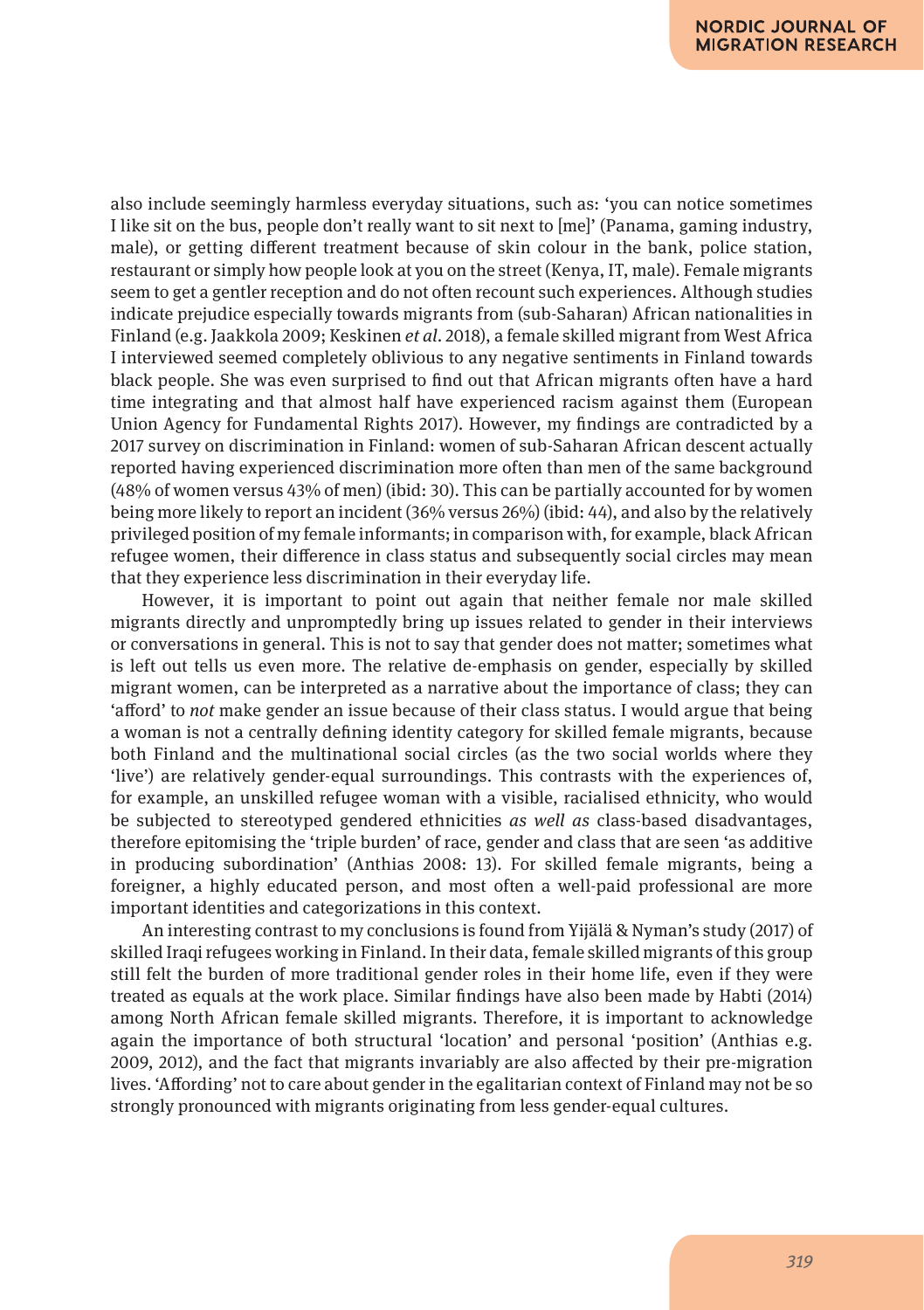In addition, most skilled female migrants in my data are not mothers. On this issue, Clarke's (2014: 55) interviews with American female migrants in Finland offer some insights into a very different experience as a skilled female migrant: 'For these women living as selfdefined foreigners (rather than immigrants) in a country in which they found their aspirations for careers frustrated, children became a central focus of identity and connection. All of the interviewees who had children identified themselves primarily as mothers and then secondly as wives'. Sentiments such as these are not present in my data, assumedly because all the female migrants, including those who are mothers, were employed professionals and therefore also had the benefit of this positive categorization. Clarke's study, however, implies complex intersections between (un)employment, parenthood and gender that may affect female skilled migrants' identities in Finland.

### **Intersecting race and ethnicity: on visibility, whiteness and the power of assumptions**

As already mentioned, one of the most discriminated groups of migrants in Finland are black sub-Saharan Africans (European Union Agency for Fundamental Rights 2017; Jaakkola 2009). Also, in my data, many black skilled migrants remark on feeling that they are automatically assumed to be refugees, more specifically Somalian refugees, the most discriminated and pinpointed group of migrants in Finland (Säävälä 2009). Here I asked one such migrant about how they feel they are perceived in Finland:

Refugee. [...] Muslim, Somalian Muslim. If I'm drinking beer, then I'm a bad Muslim [laughing]! If I go to a restaurant, they tell me that's pork, because they make an assumption that I'm Muslim, I'm not supposed to eat pork. So they already tell me when I'm going to pick the food 'hey, that's pork'. I eat pork! So there's quite many assumptions made wherever you go. And of course they obviously think that you're poor. That you come from a poor family, probably live in a mud house... yeah. [...] and enjoying all the country's benefits, and having a million babies and a couple of wives [laughing]. That's the usual assumption. (Kenya, IT, male. 9 years in Finland. Christian)

The quote above illustrates how judging a person by skin colour alone can get everything wrong: their nationality, reason for being in Finland, line of work, education and even religious affiliation. Stereotypical assumptions such as these are common complaints among skilled migrants from racialised minorities, especially men. It is also apparent that many feel judged according to racialised somatic features, rather than class-based merit (Mozetic 2018; Salmonssen & Mella 2013). Being a skilled migrant is not something that shows on the outside readily, and the assumption that African and many Asian migrants often come across is that they are humanitarian migrants, possibly refugees, rather than skilled labour migrants: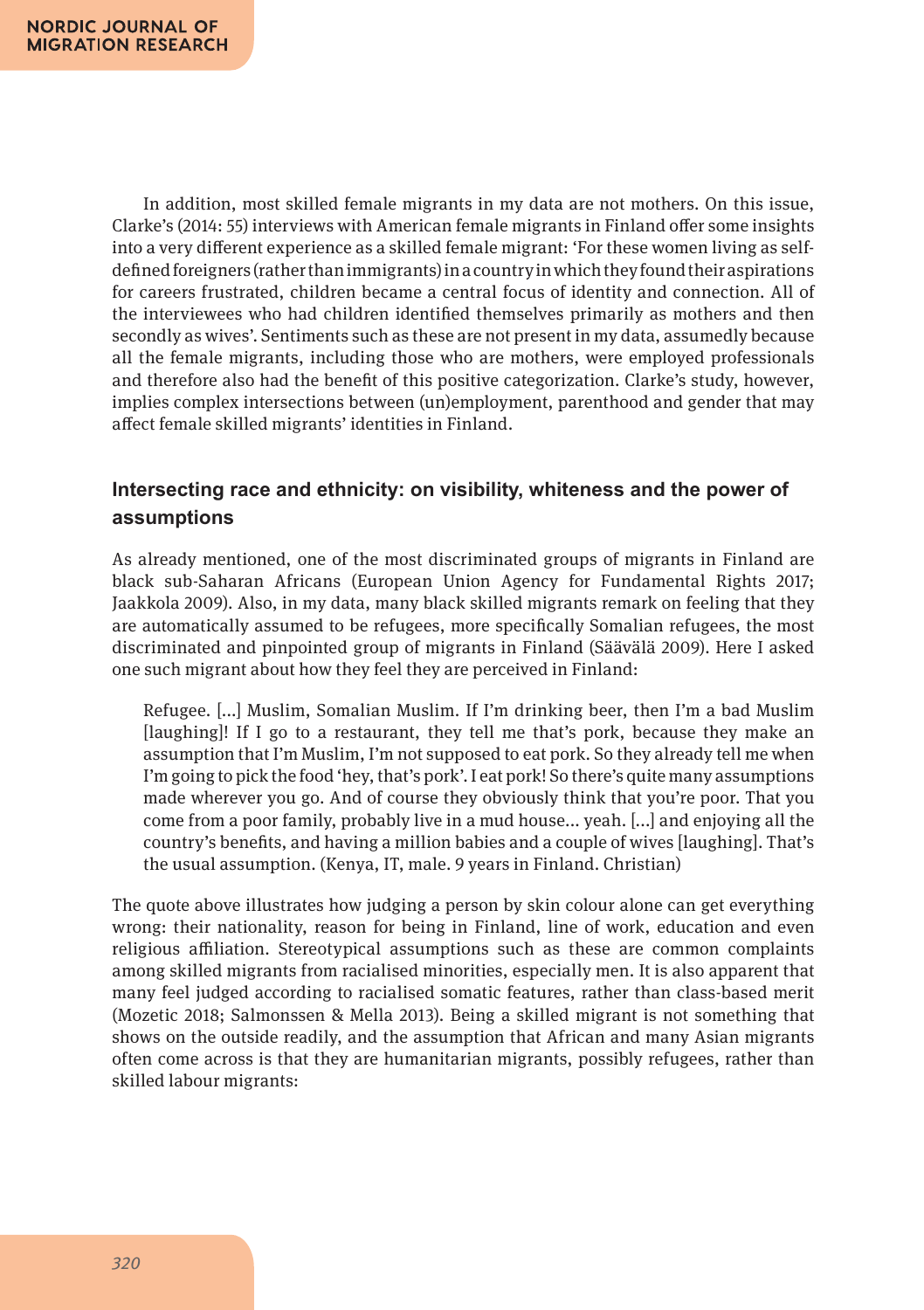Yeah, but here the thing is that in Finland you cannot make out [who is a skilled migrant]... there are not so many foreigners here who are really highly educated and working in well-up places so they don't have a... it's really that you belong to this group and we're all foreigners and that they think that I might be also a refugee [laughing]. (India, health care, male. 12 years in Finland)

Both Chinese and Indian are good examples of national groups whose migrants started first arriving in Finland for lower skilled labour (especially ethnic restaurant businesses and cleaning services), but since the IT revolution many migrants coming from these countries are highly skilled individuals (Merimaa & Oilinki 2010). However, stereotypes of ethnic niches still exist:

I think about an experience I had in my neighbourhood, my neighbour look at me and say 'Nokia?', that was the first word from him! But my hairdresser, she was Russian, I think she was originally from Russia, she looked at me and she didn't really say much, but she looked at me and then she said 'food industry?'. That's what she thought about, that's exactly what she said [laughing]! (China, research, male. 4 years in Finland)

This centrality of experiences related to ethnicity, race and nationality is first and foremost about visibility. In everyday life of the migrants, race and ethnicity are strongly defining, even restricting, factors, largely because educational or employment status is not something that readily shows on the outside. Migrants with racialised visibilities are therefore at the mercy of stereotypes and popular images of what particular national/ethnic groups are expected to do professionally in Finland or the reasons why they have come to Finland (e.g. as refugees) every time they step outside of their home or their workplace (which would be the few places where their class/professional status is known to everyone).

However, the idea of visibility is not just about looking different to the majority of Finns. Leinonen (2012a) points out that although immigrants are often visible because of skin colour and other somatic features, they may also be(come) visible in audible terms by not speaking (perfect) Finnish and even at the level of (public) discourse. To these 'immigrant visibilities', one could add being visible because of one's (foreign) name: an Asian informant reported that his assistant at his dental practise has to constantly assure that he is a qualified professional when clients phone in for an appointment and hear his name not being Finnish. Many other studies show similar distrust (e.g. Mozetic 2018; Salmonssen & Mella 2013). Incidents such as these are commonplace in a still relatively homogenous country such as Finland that has not been a major recipient of contemporary migration flows. Indeed, 'Immigrant visibility is thus contingent on specific national and temporal contexts, in which hierarchies based on race, class, nationality, and language intersect to produce different kinds of visibility for different groups of foreigners' (Leinonen 2012a: 214).

Also, the value attached to these different kinds of visibilities may vary. For example, nationality and ethnicity can intersect in ways that 'neutralise' the initial negative valuation based on somatic features: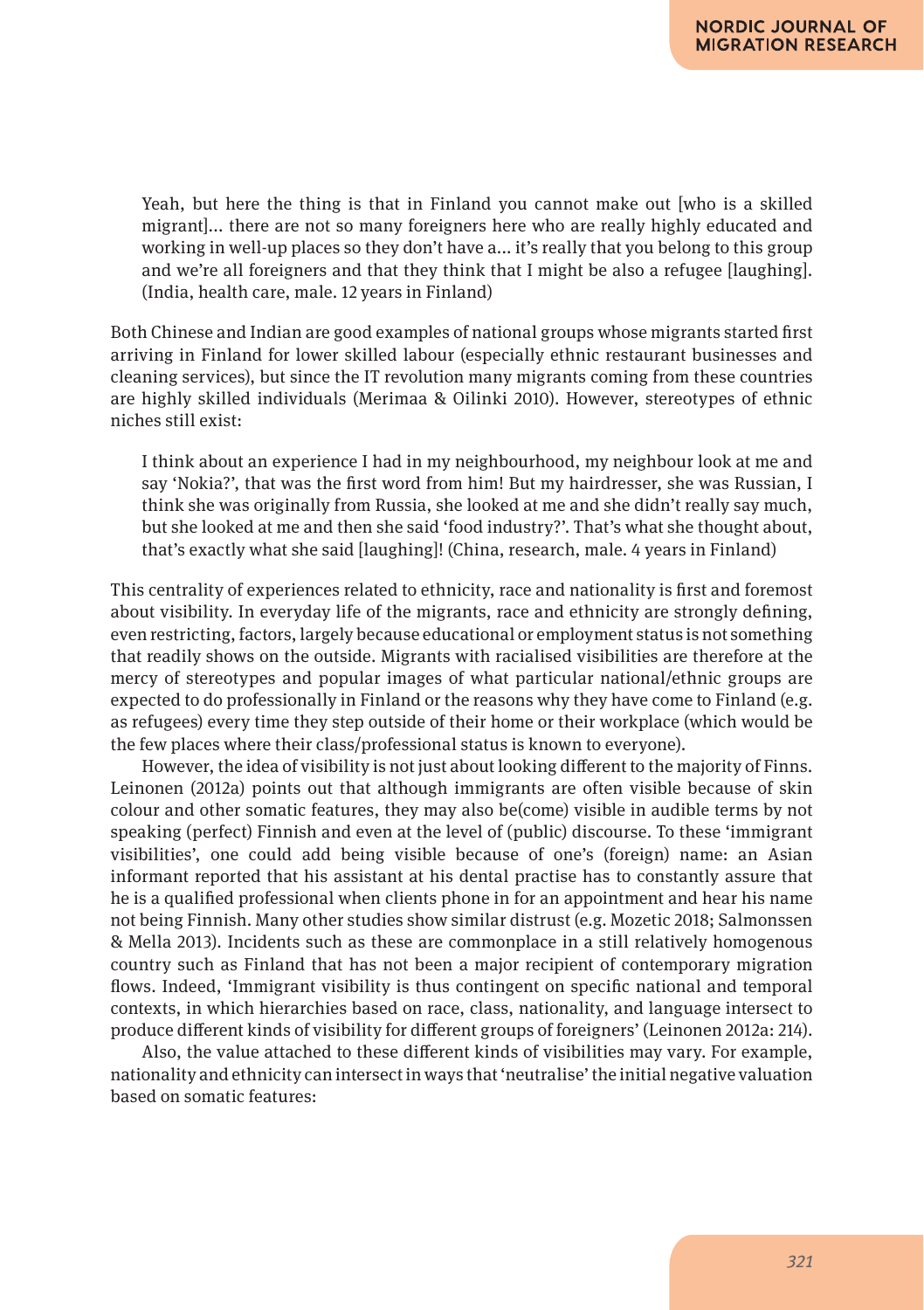I've heard them [Finns], [from] my friends you know, think that I'm from Asia, therefore one of those refugees or something like that. But then when they hear my accent they're 'oh, ok!'. So it's totally different. From what they thought. [...] Yeah when they hear I'm from Canada, they're like yeah, a positive reaction comes. (Canadian with Asian ethnic heritage, economics, male. 10 years in Finland)

Apart from the example of Russians, in the Finnish context, white Western migrants could be conversely described as 'invisible' or 'unmarked' (Leinonen & Toivanen 2014: 4). Those who are 'structurally advantaged' (i.e. white, privileged, male) 'are less likely to recognize the existence of a system of stratification' (Sacks and Lindholm 2002: 129). Perhaps not surprisingly, many white skilled migrants seem rather unaware of the importance of (their privileged) ethnicity, rather they think that being highly skilled is enough to be a valued immigrant in Finland, regardless of nationality, race or ethnicity:

To me it looks that there is no discrimination against people, so sense of justice and equality is very developed, well developed here. So [...] I think the Finnish society is asking for a foreigner with a specific profile [for employment], not because his nationality is something, but because this person fulfils all the other requirements. (Greece, administration, female. 3 years in Finland)

Similar to the intersection of class and gender, 'Whiteness can be seen as including certain privileges where individuals can 'afford' to forget their own skin colour and position of power' (Tuori *et al*. 2009). On the contrary, for skilled migrants of unfavourable racialised ethnicities and nationalities in Finland, ethnicity and race are highly relevant factors in social situations: it is by no means enough just to be a highly skilled, employed migrant to be accepted, rather visible racialised markers connected to ethnic stereotypes and nationalities play large roles for the levels of acceptance of skilled migrants much the same way they affect the lives of other types of migrants. All in all, the experiences of skilled migrants from the white Western world seem very different to those subjected to negatively valued racialised understandings of their class, gender and ethnicity.

# **Conclusions**

In this article, intersectionality has been used as a locus of analyses to explore the heterogeneity of social identities among highly skilled migrants in Finland. I have looked at how skilled migrants see themselves as a social group and also how they feel they are perceived and categorized by the Finns. Class, ethnicity and gender all intersect in a multitude of ways, creating different experiences and belongings. My research demonstrates that skilled migrants' primary social identification is class based and that they feel they share a similar lifestyle and cultural disposition. As 'foreigners' (as opposed to 'immigrants') and global citizens, they identify themselves first and foremost as skilled migrants.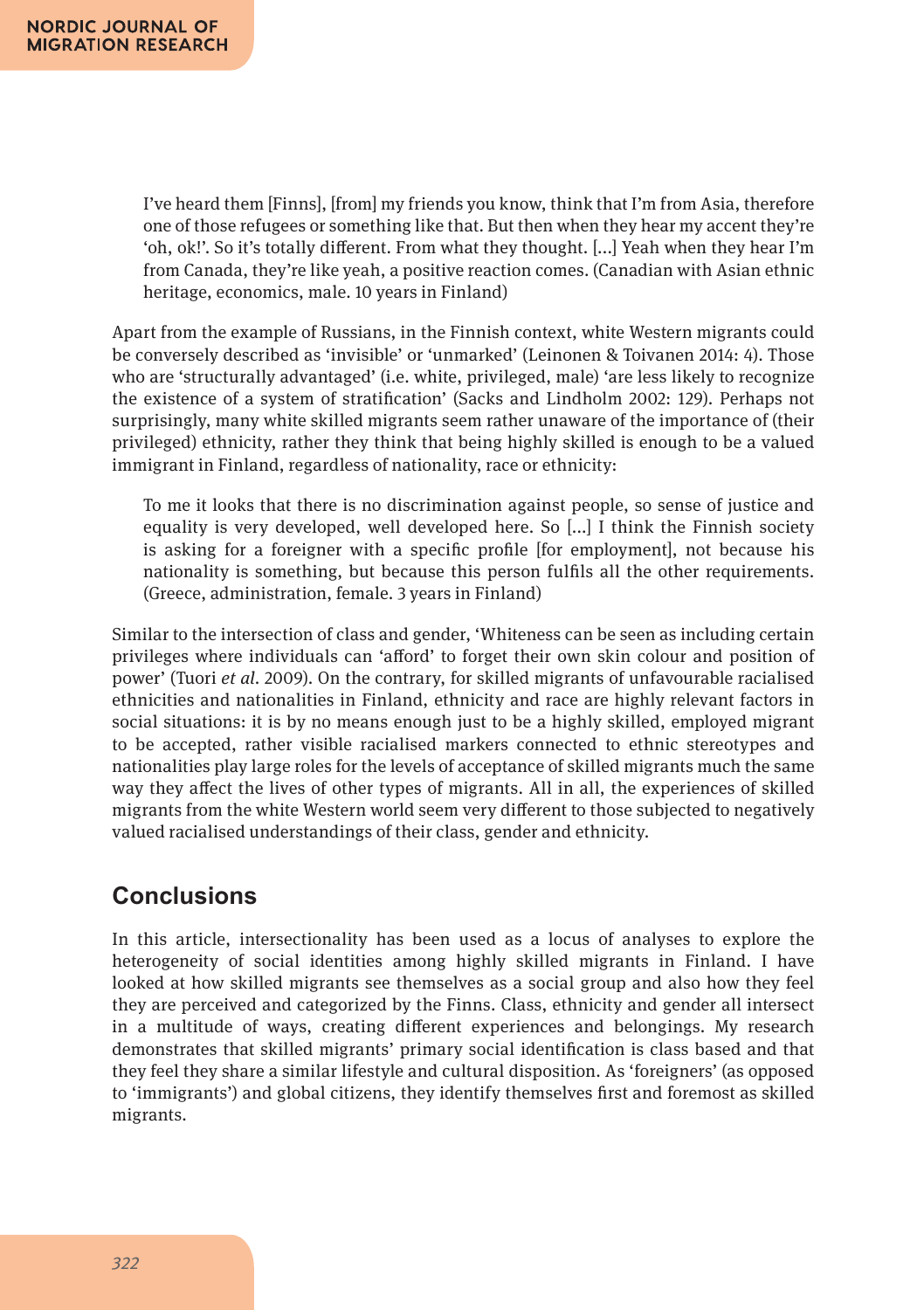However, social identities are not merely a matter of individual choice; they are also dependent on recognition and acceptance by others. Social group as an internal, chosen identification and social category as an imposed classification from the outside can often be conflictual (Jenkins 2000). Although a class-based identification is important for the skilled migrants' self-definition as a group, imposed categorizations related to ethnicity and race are felt in everyday social life out in public. This is largely due to various types of immigrant visibilities (Leinonen 2012a) that, in the context of Finland, have value judgements attached to them. I believe that racialised somatic features have more of a role to play in the everyday lives of skilled migrants in Finland than any other single categorization, not as a self-defined, chosen social identity, but rather as an imposed (negative) categorization by a more powerful Other, based on assumptions, stereotyping and visibility.

Intersectionalities are highly situational, context specific and relative to other actors. Similar to Anthias' 'translocational positionality', Okamura (1981: 456) has coined the term 'situational ethnicity', by which he refers to 'the constraints imposed upon actors within social situations as a consequence of the overall structure of ethnic group relations in a society'. Equally, other aspects of a person's social identity are also situational, relative, contextual, mutable and dependent on other actors around one: 'It may be that in some situations ethnicity is a relevant factor which influences the interaction of parties, while in other situations the relationship proceeds according to other attributes of the parties such as class, religion, occupation, sex, personality, etc.' (Okamura 1981: 454). For example, for skilled migrants, gender might be an important factor in a dating situation. However, at work, class-based parts of identity are probably the most important, and the relevance of ethnicity and gender diminish. Nationality may only become an issue in relation to immigration policies and law.

The greatest disadvantages among the skilled migrants in Finland seem to be experienced by those male skilled migrants with unfavourably viewed, visible ethnicities (i.e. black or Asian). They suffer from racism, threat of violence, in the dating market and social life in general even more than female migrants from same ethnicities, therefore making the intersection of ethnicity and gender a double disadvantage for them (against the basic assumption of feminist intersectionality that assumes ethnic women to be the most disadvantaged group). However, these different aspects of identity do not merely, deterministically, add up to form one's social destiny. Rather, going back to 'translocational positionality', we must look at 'issues of identity in terms of locations which are not fixed but are context, meaning and time related and which therefore involve shifts and contradictions' (Anthias 2008: 5). Ethnicity, gender, nationality and class (among others) are not static categories that can be analysed and placed in the field, rather they intersect and interact in the skilled migrants' lives in ways more complicated than many early intersectionality theories would suggest. Any one person may have different, even contradictory, locations with the same set of characteristics in different situations. Identity markers or any of their combinations do not carry predetermined value within themselves, rather their meanings are always dependent on the situation, surroundings, position and other actors.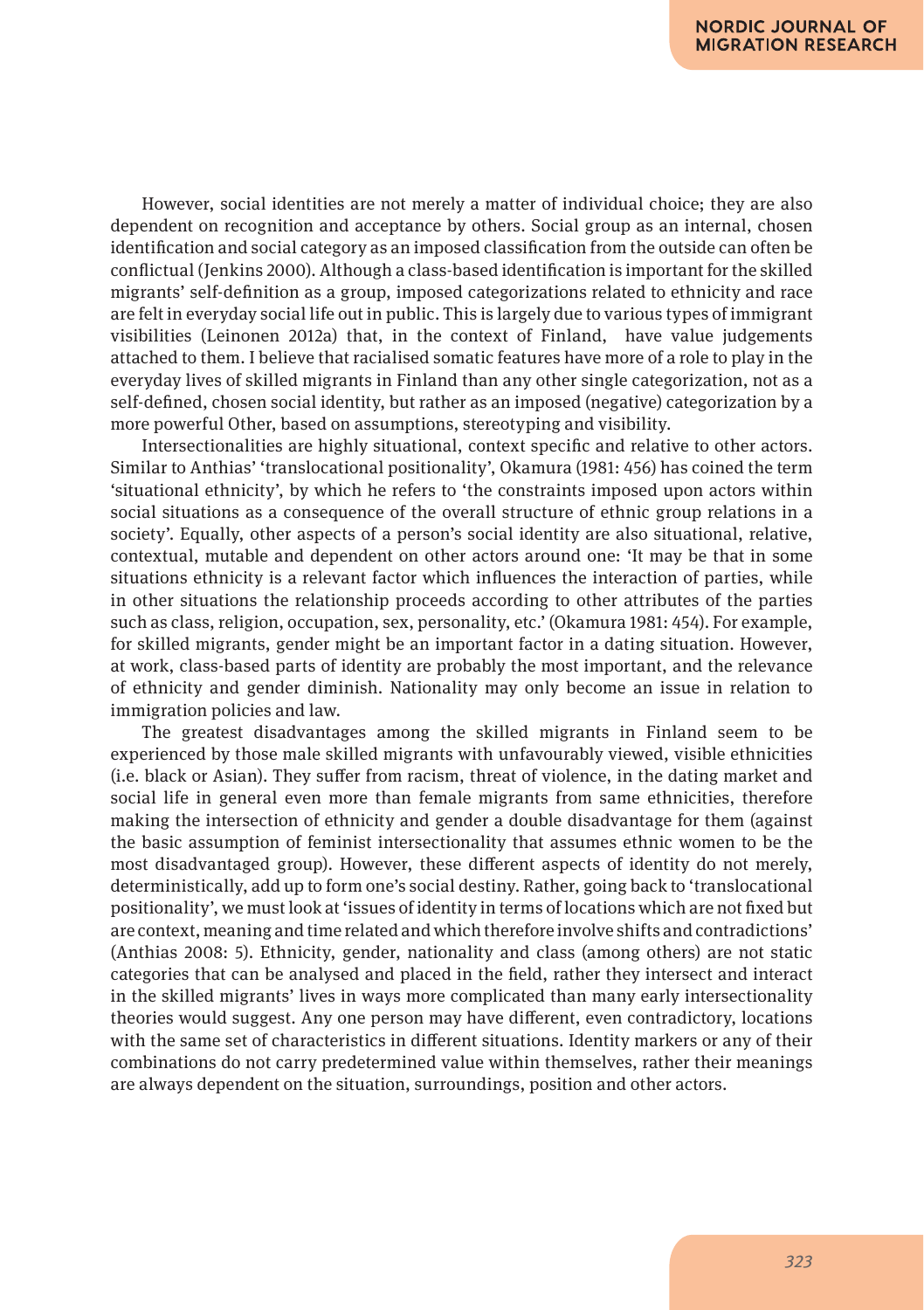I would like to continue from this to elaborate that the assumedly negative characteristics of categories of identities, such as being black or being a woman, may also in fact themselves be positive in certain circumstances. Much of intersectionality research has concentrated on the accumulative negative effects of particular identity categories, but it could also be used to point to the positive intersections of social categories. Indeed, as Jenkins (2000: 20) puts it: 'Categorization is unavoidable in knowing the social world, and in all social identification. There is no necessary equation of categorization with stigmatization or oppression. Categorization can be positive and valorizing'. It is important to point out that examples in this article only explain relative disadvantages within a particular group that is not felt to be a disadvantaged group to be associated with. In fact, being a skilled migrant is seen as a positive group identity, as well as a positive, even valorising, categorization by others. Ethnically visible skilled migrants in my study do not have multiple disadvantages from intersecting identity markers; rather, for many, it is a question of a negative (e.g. ethnicity) and a positive (class status) classification intersecting, that *only in comparison* to white skilled migrants as the 'migrant elite' (Koskela 2014) seem disadvantaged. Their status in society is still higher than those lower at the 'migrant hierarchy' (ibid) whose ethnicity and class status are both negatively regarded. Identities start to appear conflictual when one is assumed by others not to be part of this privileged group because of gender, racialised ethnicity or any other visible categorization. These conflictual identities further affect social collectivities and sense of belonging and are hence worthy of further exploration.

# **Notes**

- 1. 'Class' in this article is used to refer to socio-economic status that includes consideration for educational level, employment and occupational field and also 'goes beyond this economic dimension to include cultural, political and symbolic kinds of capital' (Fresnoza-Flot & Shinozaki 2017: 871).
- 2. Finnish women marry foreign men most often from UK, USA and Sweden (followed by Turkey, Russia and Germany), whereas Finnish men marry foreign women from Russia, Estonia, Thailand and the Former Soviet countries (Migration Institute, http:// www.migrationinstitute.fi/pdf/webreports2.pdf, p.4).

### **References**

- Ahmad, A 2015, '"Since many of my friends were working in the restaurant": the dual role of immigrants' social networks in occupational attainment in the Finnish labour market', *Journal of International Migration and Integration*, vol. 16, pp. 965-985, DOI:10.1007/ s12134-014-0397-6.
- Anthias, F 2008, 'Thinking through the lens of translocational positionality: an intersectionality frame for understanding identity and belonging', *Translocations*, vol. 4, no. 1, pp. 5-20.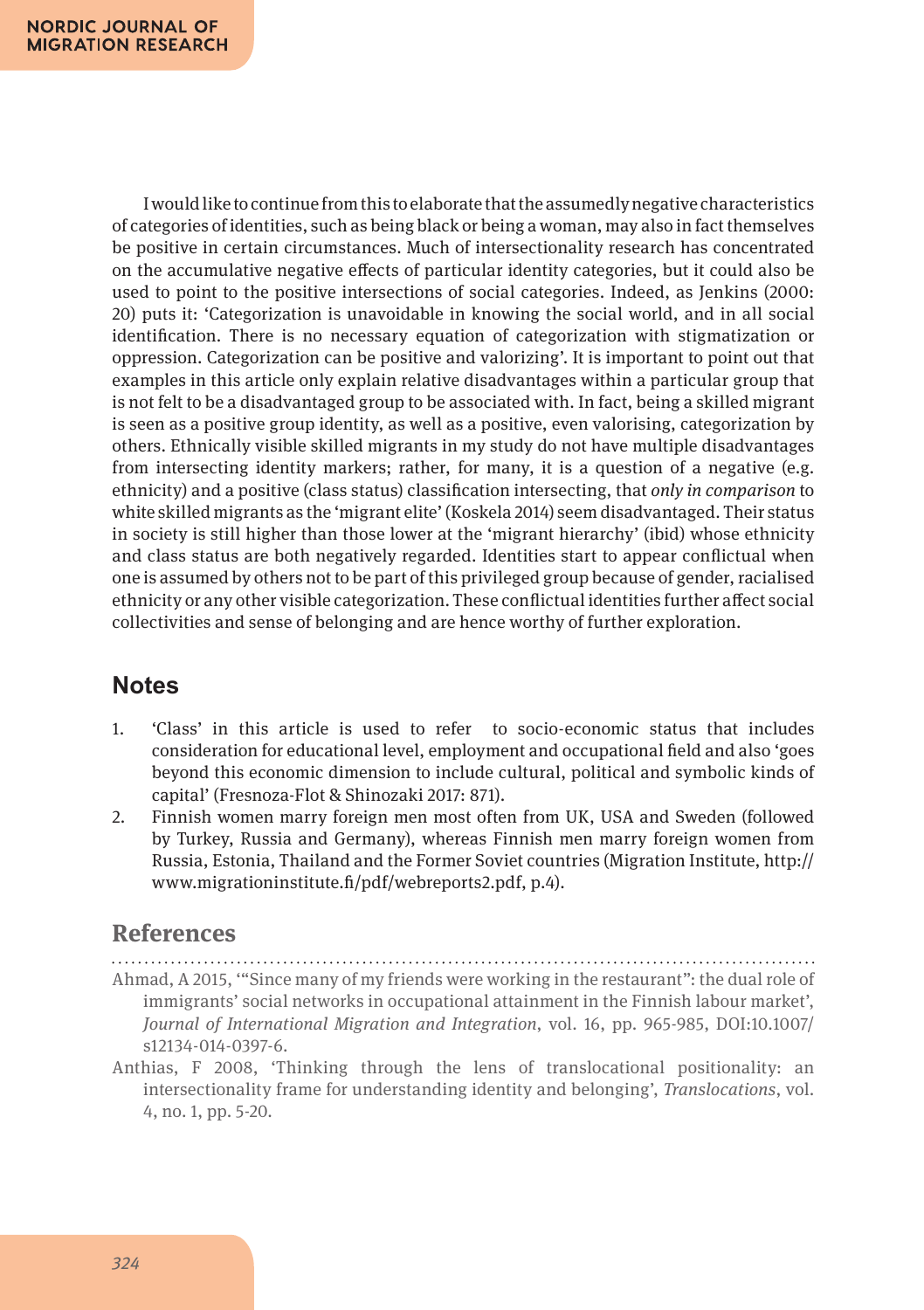- Anthias, F 2009, 'Translocational belonging, identity and generation: questions and problems in migration and ethnic studies', *Finnish Journal of Ethnicity and Migration*, vol. 4, no. 1, pp. 6-15.
- Anthias, F 2012, 'Transnational mobilities, migration research and intersectionality: towards a translocational frame', *Nordic Journal of Migration Research*, vol. 2, no. 2, pp. 102-110, DOI:10.2478/v10202-011-0032-y.
- Anthias, F 2013a, 'Hierarchies of social location, class and intersectionality: towards a translocational frame', *International Sociology*, vol. 28, no. 1, pp. 121-138, DOI:10.1177/0268580912463155.
- Anthias, F 2013b, 'Identity and Belonging: conceptualisations and political framing', *KLA Working Paper Series,* no. 8, pp. 1-22. Available from: http://www.kompetenzla.unikoeln.de/fileadmin/WP\_Anthias.pdf.Kompetenznetz [Last accessed 21.2.2018].
- Bail, CA 2008, 'The configuration of symbolic boundaries against immigrants in Europe', *American Sociological Review*, vol. 73, no. 1, pp. 37-59, DOI:10.1177/000312240807300103.
- Brodmann, S & Polavieja, JG 2011, 'Immigrants in denmark: access to employment, class attainment and earnings in a high‐skilled economy', *International Migration*, vol. 49, no. 1, pp. 58-90, DOI:10.1111/j.1468-2435.2010.00608.x.
- Clarke, K 2014, '"And Then All of the Sudden, You're Still Here with Bad Finnish": American women's narratives of cultural adjustment'', *Journal of Finnish Studies*, vol. 17, no. 1–2, pp. 42-66.
- Chang, C-C 2014, 'Highly educated Taiwanese women seeking a self-acceptable social position in Finland', *Studies in Educational Sciences 253*, PhD dissertation, University of Helsinki, Helsinki.
- Coles, A & Fechter, A-M 2008, 'Introduction', in *Gender and family among transnational professionals*, eds. A Coles & A-M Fechter, Routledge, New York/Oxon, pp. 1-20.
- Davydova, O 2012, 'Venäjän lännestä Suomen itään: Sukupuolittunut maahanmuutto ja haurastuneet työmarkkinat', in *Monikulttuurisuuden sukupuoli: Kansalaisuus ja erot hyvinvointiyhteiskunnassa*, eds. S Keskinen, J Vuori & A Hirsiaho, Tampere University Press, Tampere, pp. 72-100.
- Eid, M 2014, 'Perceptions about Muslims in western societies', in *Re-imagining the other: culture, media, and western-Muslim intersections*, eds. M Eid & KH Karim, Palgrave Macmillan, New York, pp. 99-120.
- European Union Agency for Fundamental Rights (FRA) 2017, *Second European Union Minorities and Discrimination Survey - Main results (EU-MIDIS II)*, Publications Office of the European Union, Luxembourg. Available from: <http://fra.europa. eu/en/publication/2017/eumidis-ii-main-results> [Last accessed 21.2.2018]. DOI:10.2811/268615.
- Fechter, A-M 2007, 'Living in a Bubble: expatriates' transnational spaces', in *Going first class? New approaches to privileged travel and movement*, ed V Amit, Berghahn, New York, pp. 33-52.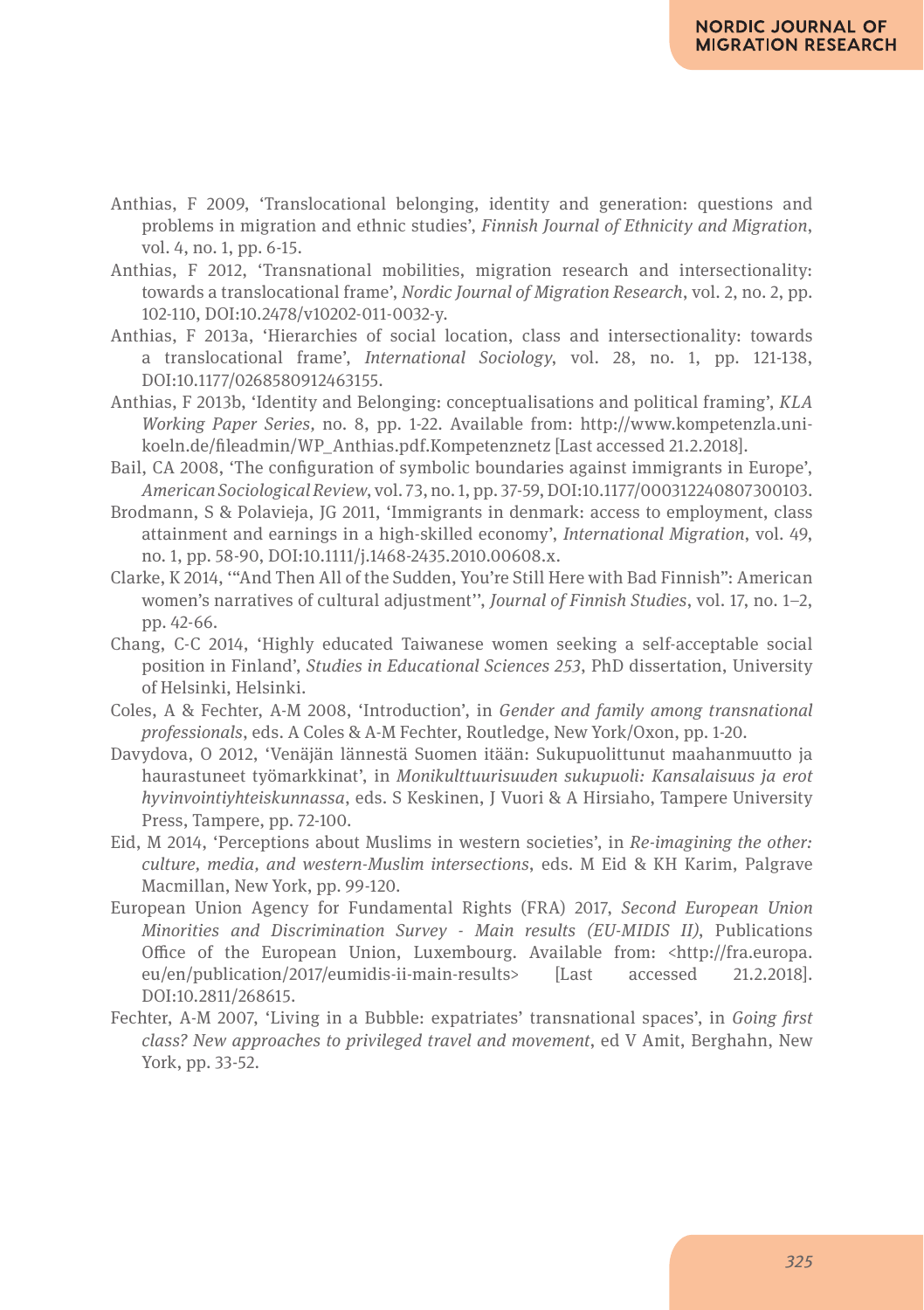- Fechter, A-M & Walsh, K 2012, 'Examining 'expatriate' continuities: postcolonial approaches to mobile professionals', in *The new expatriates: postcolonial approaches to mobile professionals*, eds. A-M Fechter & K Walsh, Routledge, Oxon, pp. 9-22.
- Fresnoza-Flot, A & Shinozaki, K 2017, 'Transnational perspectives on intersecting experiences: gender, social class and generation among Southeast Asian migrants and their families', *Journal of Ethnic and Migration Studies*, vol. 43, no. 6, pp. 867-884, DOI:1 0.1080/1369183X.2016.1274001.
- Glick Schiller, N, Darieva, T & Gruner-Domic, S 2011, 'Defining cosmopolitan sociability in a transnational age. An Introduction', *Ethnic and Racial Studies*, vol. 34, no. 3, pp. 399- 418, DOI:10.1080/01419870.2011.533781.
- Guðjónsdóttir, G & Loftsdóttir, K 2017, 'Being a desirable migrant: perception and racialisation of Icelandic migrants in Norway', *Journal of Ethnic and Migration Studies*, vol. 43, no. 5, pp. 791-808, DOI:10.1080/1369183X.2016.1199268.
- Habti, D 2014, 'Spatialities of work and home in a dual-career context of highly skilled Arab women in Finland', *Journal of Finnish Studies*, vol. 17, no. 1–2, pp. 92-125.
- Haukilahti, R-L, Virjo, I & Mattila, K 2012, 'ETA-alueen ulkopuolella perustutkintonsa suorittaneiden lääkärien Suomeen tulon syyt, työllistyminen ja jatkosuunnitelmat', *Journal of Social Medicine*, vol. 49, no. 1, pp. 13-30.
- Huttunen, L 2004, 'Kasvoton ulkomaalainen ja kokonainen ihminen: Marginalisoiva kategorisointi ja maahanmuuttajien vastastrategiat', in *Puhua vastaan ja vaieta: Neuvottelu kulttuurisista marginaaleista*, eds. A Jokinen, L Huttunen & A Kulmala, Gaudeamus, Helsinki, pp. 134-154.
- Jaakkola, M 2009, *Maahanmuuttajat suomalaisten näkökulmasta: Asennemuutokset 1987– 2007*, City of Helsinki Urban Facts, Helsinki.
- Jenkins, R 2000, ''Categorization: identity, social process and epistemology'', *Current Sociology*, vol. 48, no. 7, pp. 7-25, DOI:10.1177/0011392100048003003.
- Keskinen, S, Alemanji, A, Himanen, M, Kivijärvi, A, Osazee, U, Pöyhölä, N & Rousku, V 2018, 'The stopped–ethnic profiling in Finland', *SSKH Notat*, vol. 1., Swedish School of Social Science, University of Helsinki, Helsinki.
- Koskela, K 2010, 'New explorations in Finnish migration studies: the emerging case of the skilled migrants', *e-Migrinter*, vol. 5, pp. 57-67.
- Koskela, K 2014, ''The 'migrant hierarchy' in Finland: skilled migrants' perceptions of imposed categorizations', *Journal of Finnish Studies*, vol. 17, no. 1–2, pp. 19-41.
- Kyhä, H 2011, Koulutetut Maahanmuuttajat Työmarkkinoilla, C/321 *Scripta Lingua Fennica Edita* (PhD Thesis), University of Turku, TurkuLahti, M 2013, **'**Cultural identity in everyday interactions at work: highly skilled female Russian professionals in Finland', *Nordic Journal of working life studies*, vol. 3, no. 4, pp. 21–43.
- Lahti, M 2013, 'Cultural identity in everyday interactions at work: Highly skilled female Russian professionals in Finland', *Nordic Journal of Working Life Studies*, vol. 3, no. 4, pp. 20-43, DOI:10.19154/njwls.v3i4.3071.
- Leinonen, J 2011, *Elite Migration, Transnational Families, and the Nation State: International Marriages Between Finns and Americans Across the Atlantic in the Twentieth Century*,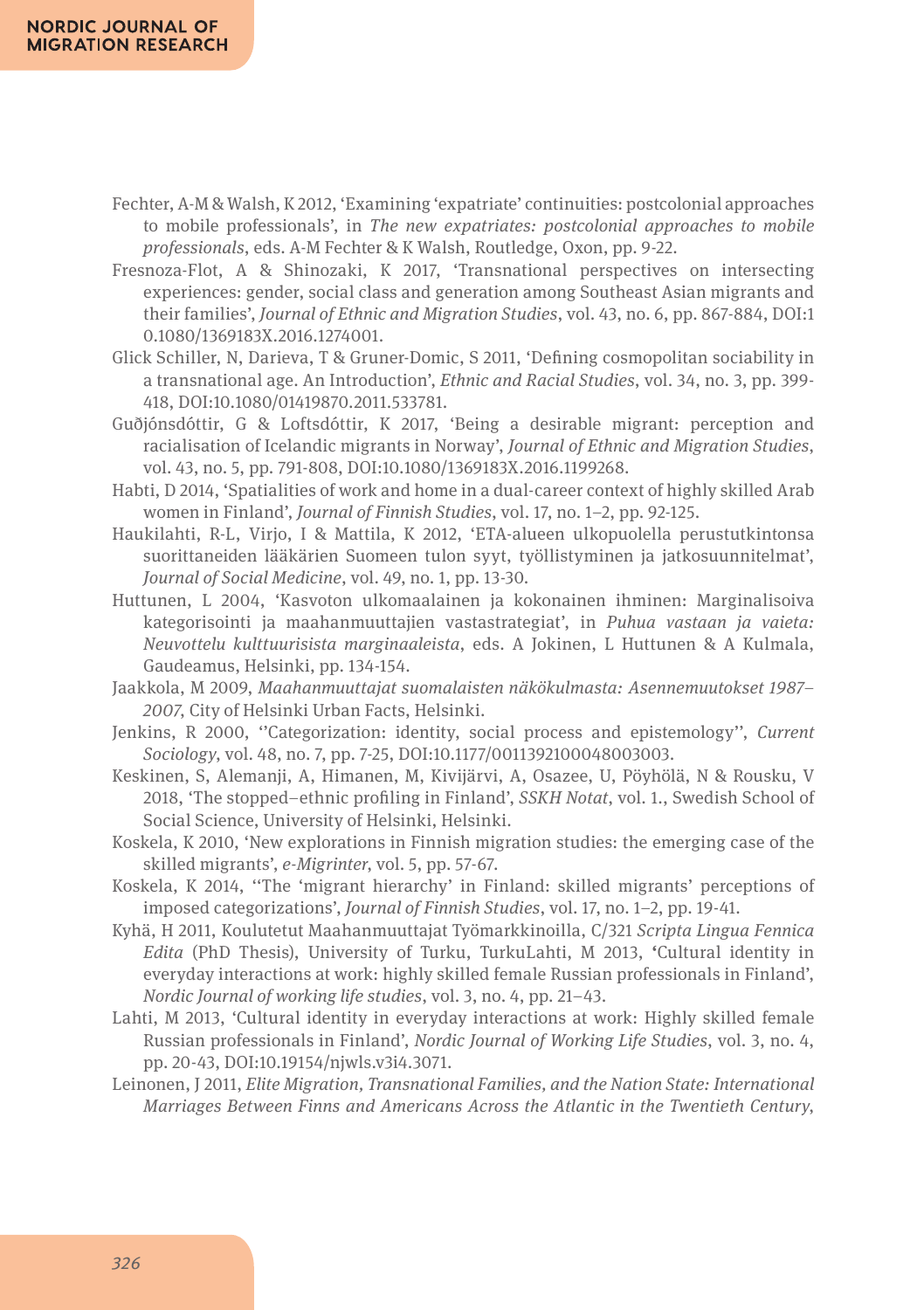PhD dissertation, University of Minnesota. Available from: http://hdl.handle. net/11299/101803 [last accessed 22.2.2018].

Leinonen, J 2012a, 'Invisible immigrants, visible expats? Americans in Finnish discourses on immigration and internationalization', *Nordic Journal of Migration and Ethnic Studies*, vol. 2, no. 3, pp. 213-223, DOI:10.2478/v10202-011-0043-8.

- Leinonen, J 2012b, ''"Money is not everything and that's the bottom line" family ties in transatlantic elite migrations', *Social Science History*, vol. 36, no. 2, pp. 243-268, DOI:10.1215/01455532-1537356.
- Leinonen, J & Toivanen, M 2014, 'Researching in/visibility in the Nordic context: theoretical and empirical views', *Nordic Journal of Migration Research*, vol. 4, no. 4, pp. 161-167, DOI:10.2478/njmr-2014-0025.
- Liebkind, K, Larja, L & Brylka, A 2016, 'Ethnic and gender discrimination in recruitment: experimental evidence from Finland', *Journal of Social and Political Psychology*, vol. 4, no. 1, pp. 403-426, DOI:10.5964/jspp.v4i1.433.
- Lulle, A & Balode, M 2014, 'Marriage migration and skills: narratives of Latvian women in Finland', *Journal of Finnish Studies*, vol. 17, no. 1–2, pp. 67-91.
- Lundström, C 2017, 'The white side of migration: reflections on race, citizenship and belonging in Sweden', *Nordic Journal of Migration and Ethnic Studies*, vol. 7, no. 2, pp. 79-87, DOI:10.1515/njmr-2017-0014.
- Mahler, SJ, Chaudhuri, M & Patil, V 2015, 'Scaling intersectionality: advancing feminist analysis of transnational families', *Sex Roles*, vol. 73, pp. 100-112, DOI:10.1007/ s11199- 015-0506-9.
- Merimaa, M & Oilinki, I 2010, 'Haven without a brand Baltic Sea Region seen by Asian Students and Professionals', *City of Helsinki Urban Facts Research Series,* no. 8, City of Helsinki Urban Facts, Helsinki.
- Mozetic, K 2018, 'Being highly skilled and a refugee: self-perceptions of non-European physicians in Sweden', *Refugee Survey Quarterly*, vol. 37, no. 2, pp. 231-251, DOI:10.1093/ rsq/hdy001.
- Nieminen, T, Sutela, H & Hannula, U 2015, *Ulkomaista syntyperää olevien työ ja hyvinvointi Suomessa 2014,* Statistics Finland, Helsinki. Available from: www. stat.fi/tup/julkaisut/tiedostot/julkaisuluettelo/yyti\_uso\_201500\_2015\_16163\_net. pdf#\_ga=2.137015024.114998070.1506336594-1249202568.1506336594 [last accessed 21.2.2018]
- Okamura, JY 1981, 'Situational identity', *Ethnic and Racial Studies*, vol. 4, no. 4, pp. 452-465, DOI:10.1080/01419870.1981.9993351.
- Raunio, M 2002, 'Suomi globaalitalouden osaajien valintojen kentällä: Ulkomaalaisten huippuosaajien mielikuvat ja todellisuudet suomalaisessa työ- ja kaupunkiympäristössä', *Sente Working Papers,* no. 15, Tampere University Press, Tampere.
- Säävälä, M 2009, 'Naisia kotoutumassa Eurooppaan: Vertailevan FEMAGE-hankkeen loppuraportti', *The Family Federation research paper*, no. E35. Available from: http:// vaestoliitto-fi-bin.directo.fi/@Bin/1e203e97119435e26af04ead3ee0f1f2/1560262423/ application/pdf/386722/Femage\_loppuraportti\_1.pdf [last accessed11.6.2019].